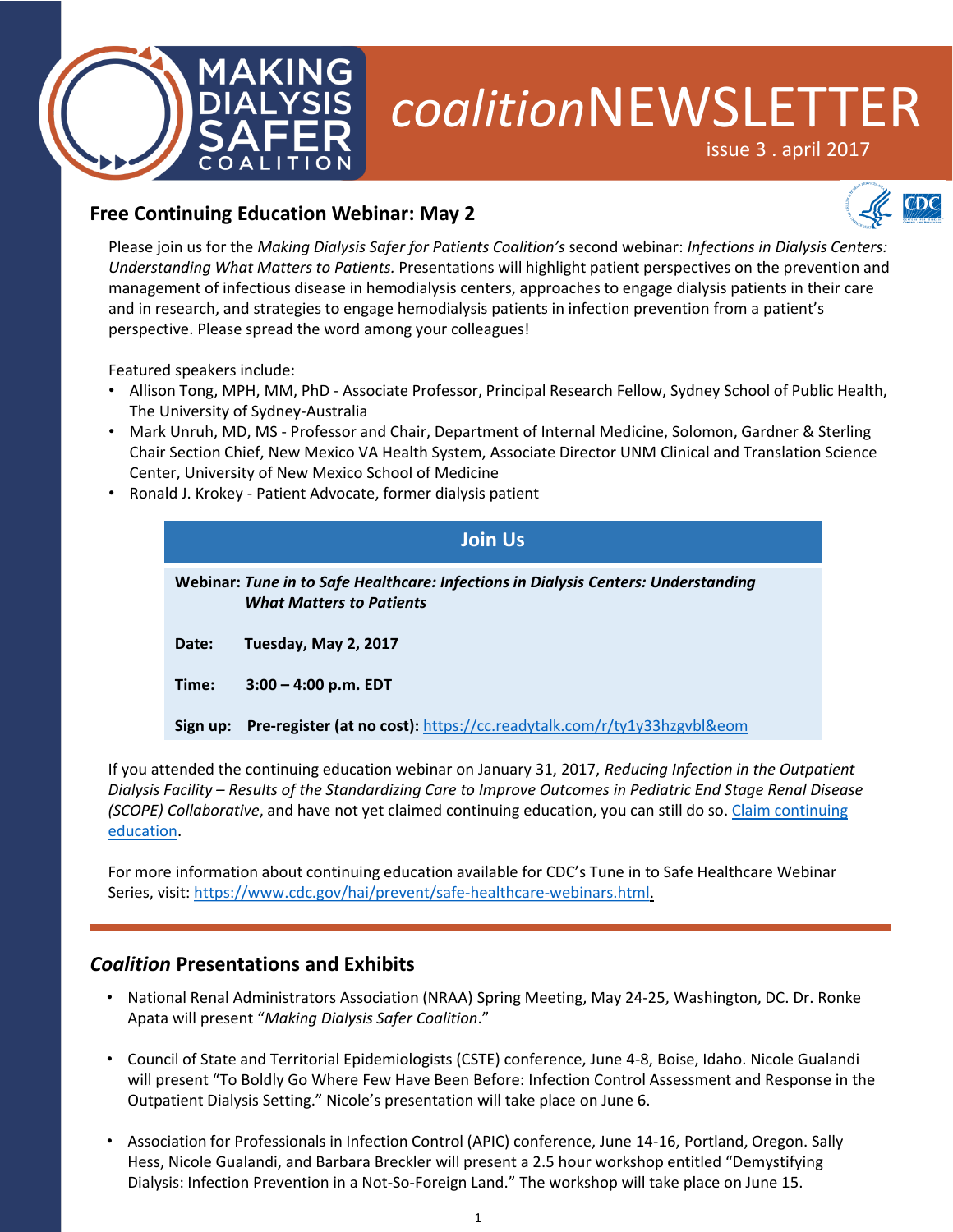# **New** *Coalition* **Tools**

*Add your organization's logo to Coalition resources!* We have created versions of our Audit Tools and Checklists that enable you to add your organization's logo to *Coalition* resources. To download *Coalition* tools with placeholders to add your organization's logo, visit the [Audit Tools and Checklists page](https://www.cdc.gov/dialysis/prevention-tools/audit-tools.html). On this web page, these tools begin with "Add Your Organization's Logo" in the hyperlink.

How to Add Your Organization's Logo to *Coalition* Resources

- Obtain the logo in one of the following file formats: .ai, .pdf, .jpeg, .png, or .eps. Files that are in .ai format should be converted to .pdf format before attempting to insert it into the logo placeholder.
- Download the "Add Your Organization's Logo" version of the resource.
- Click on the logo placeholder.
- Follow the prompts to import the logo file.
- Click "OK."
- You may need to consult with your organization's communications department to obtain the appropriate logo file format if your logo is in a format other than those mentioned above.



*New Patient Conversation Starter Certificate is now available!* Everyone has a role to play in preventing infections and keeping patients safe. Patients, family members, and those who work at dialysis centers can all start the conversation about preventing infections. This Conversation Starter guide can help. For facilities that use the Conversation Starter, the *Coalition* and the American Association of Kidney Patients have recently developed a [Certificate](https://www.cdc.gov/dialysis/pdfs/mdsc-certificate.pdf) that facilities can proudly display in public areas or in areas where patients and families will see it. This can help prompt a conversation with patients and family members and improve awareness about patient safety issues. Use the editable field to insert your organization's name. This Certificate can be found on the *Coalition's* [homepage](https://www.cdc.gov/dialysis/coalition/index.html) within the Patient Resources section.



*A "Days Since Infection" poster is in development*. Dialysis providers will be able to display this poster to show the number of days that have passed since an infection has occurred at that facility. Stay tuned for more information.

## **Order Free Copies of** *Coalition* **Resources**

Infection prevention tools, such as checklists, audit tools, and patient resources, can be found online in the [Resource Center](https://www.cdc.gov/dialysis/coalition/resource.html) section of our Website. All materials are available for download and print copies can be ordered free of charge using the appropriate Pub ID from CDC-INFO. You can order materials either by calling 1-800-CDC-INFO or by [ordering online.](https://wwwn.cdc.gov/pubs/CDCInfoOnDemand.aspx?ProgramID=137)

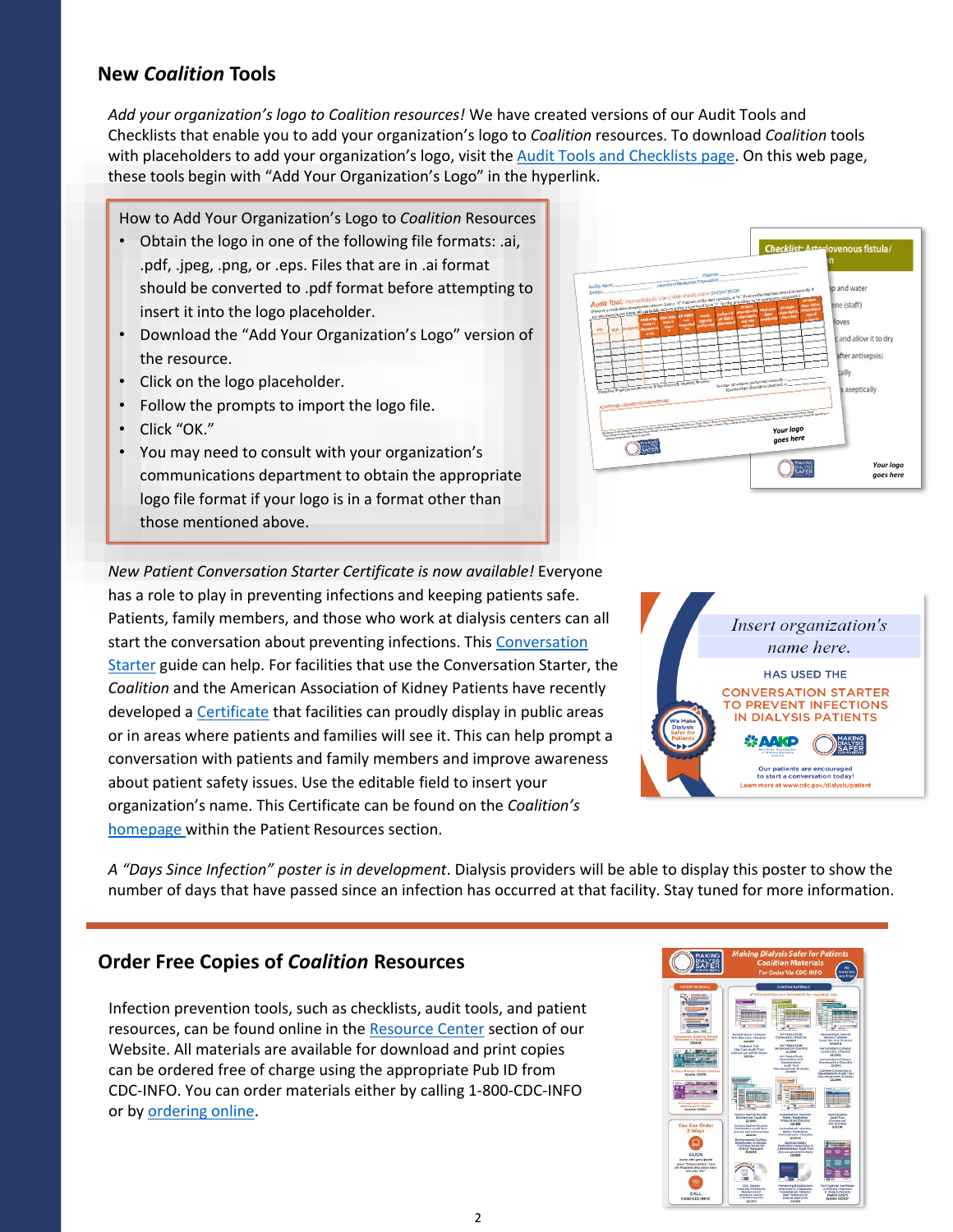# **Save the Date:** *Coalition* **Stakeholder Meeting Atlanta, September 7-8, 2017**



CDC, in conjunction with the CDC Foundation and the Association of State and Territorial Health Officials (ASTHO) is planning a 1.5 day in-person *Coalition* stakeholder meeting to take place in Atlanta on September 7-8. The agenda will feature *Coalition* Partner successes and experiences, a poster session, a planning session for the year ahead, networking opportunities, a state health department workshop, and more. Stay tuned for more information.

# **Announcing our Newest Partners**

The *Coalition* continues to grow! Since launching on September 27, 2016, we have expanded to include 45 Partners. We value each of you!

*Coalition* [Partners](https://www.cdc.gov/dialysis/coalition/partners.html) are listed on our website. This webpage is updated periodically to reflect new Partners as they come on board. Partners to date include the following:

- [American Association of Kidney Patients](https://www.aakp.org/)
- [American Kidney Fund](http://www.kidneyfund.org/)
- [American Nephrology Nurses Association](https://www.annanurse.org/)
- [American Society of Nephrology](https://www.asn-online.org/)
- [American Society of Pediatric Nephrology](http://www.aspneph.com/)
- [Arizona Department of Health Services](http://azdhs.gov/preparedness/epidemiology-disease-control/healthcare-associated-infection/index.php)
- [American Society of Diagnostic and Interventional](http://www.asdin.org/) Nephrology\*
- [Association for Professionals in Infection Control and](http://www.apic.org/)  Epidemiology
- [Association for Vascular Access](http://www.avainfo.org/)
- [Atlantic Dialysis Management Services](http://www.atlanticdialysis.com/)
- [Board of Nephrology Examiners Nursing and](http://www.bonent.org/)  **Technology**
- [Centers for Dialysis Care](http://www.cdcare.org/)
- [Centers for Medicare & Medicaid Services](http://www.cms.gov/)
- [Children's Hospital Association](https://www.childrenshospitals.org/)
- [Colorado Department of Public Health & Environment](https://www.colorado.gov/pacific/cdphe/health-care-associated-infections)
- [DaVita](https://www.davita.com/)
- [Dialysis Clinic Inc](http://www.dciinc.org/)
- [Dialysis Patient Citizens](http://www.dialysispatients.org/)
- [End Stage Renal Disease \(ESRD\) National Coordinating](http://esrdncc.org/)  **Center**
- [End Stage Renal Disease \(ESRD\) Network 8\\*](http://www.esrdnetwork8.org/)
- [Florida Department of Health\\*](http://www.floridahealth.gov/)
- [Fresenius Kidney Care](https://www.freseniuskidneycare.com/)
- [Georgia Department of Public Health](http://dph.georgia.gov/healthcare-associated-infections)
- Health Services Advisory Group End Stage Renal [Disease \(ESRD\) Networks 7, 13, 15, and 17\\*](https://www.hsag.com/en/esrd-networks/)
- [Independent Dialysis Foundation](http://www.idfdn.org/)
- [The Joint Commission](https://www.jointcommission.org/)
- [Massachusetts Department of Public Health](http://www.mass.gov/eohhs/gov/departments/dph/)\*
- [Medical Education Institute](https://meiresearch.org/)
- [National Association of County and City Health](http://www.naccho.org/) Officials\*
- [The National Association of Directors of Nursing](https://www.nadona.org/) Administration in Long Term Care
- [National Association of Nephrology](http://www.dialysistech.net/)  Technicians/Technologists
- [National Kidney Foundation](https://www.kidney.org/)
- [National Renal Administrators Association](http://www.nraa.org/index.php)
- [Nephrology Nursing Certification Commission](https://www.nncc-exam.org/)
- [North Carolina Department of Public Health](http://epi.publichealth.nc.gov/cd/hai/program.html)
- [North Dakota Department of Health](http://www.ndhealth.gov/disease/hai)
- [Northwest Kidney Centers](http://www.nwkidney.org/)
- [Physicians Dialysis](http://physiciansdialysis.com/)
- [Renal Physicians Association](https://www.renalmd.org/)
- [The Rogosin Institute](https://www.rogosin.org/)
- [Satellite Healthcare](http://www.satellitehealth.com/)
- [Society for Healthcare Epidemiology of America](http://www.shea-online.org/)
- [South Carolina Department of Health and](http://www.scdhec.gov/Health/FindingQualityHealthcare/CompareHospitalInfectionRates/HowInfectionsareSpreadinHospitals)  Environmental Control
- [Veterans Administration Kidney Program](http://www.va.gov/)
- [West Virginia Bureau for Public Health/Office of](http://www.dhhr.wv.gov/oeps/disease/HAI/Pages/default.aspx) Epidemiology and Prevention Services

\* Indicates new partners since the *Coalition's* February newsletter.

We continue to reach out to additional Partners and will let you know as others join the *Coalition.* For more information on *Coalition* partnership, email: [DialysisCoalition@cdc.gov.](mailto:DialysisCoalition@cdc.gov)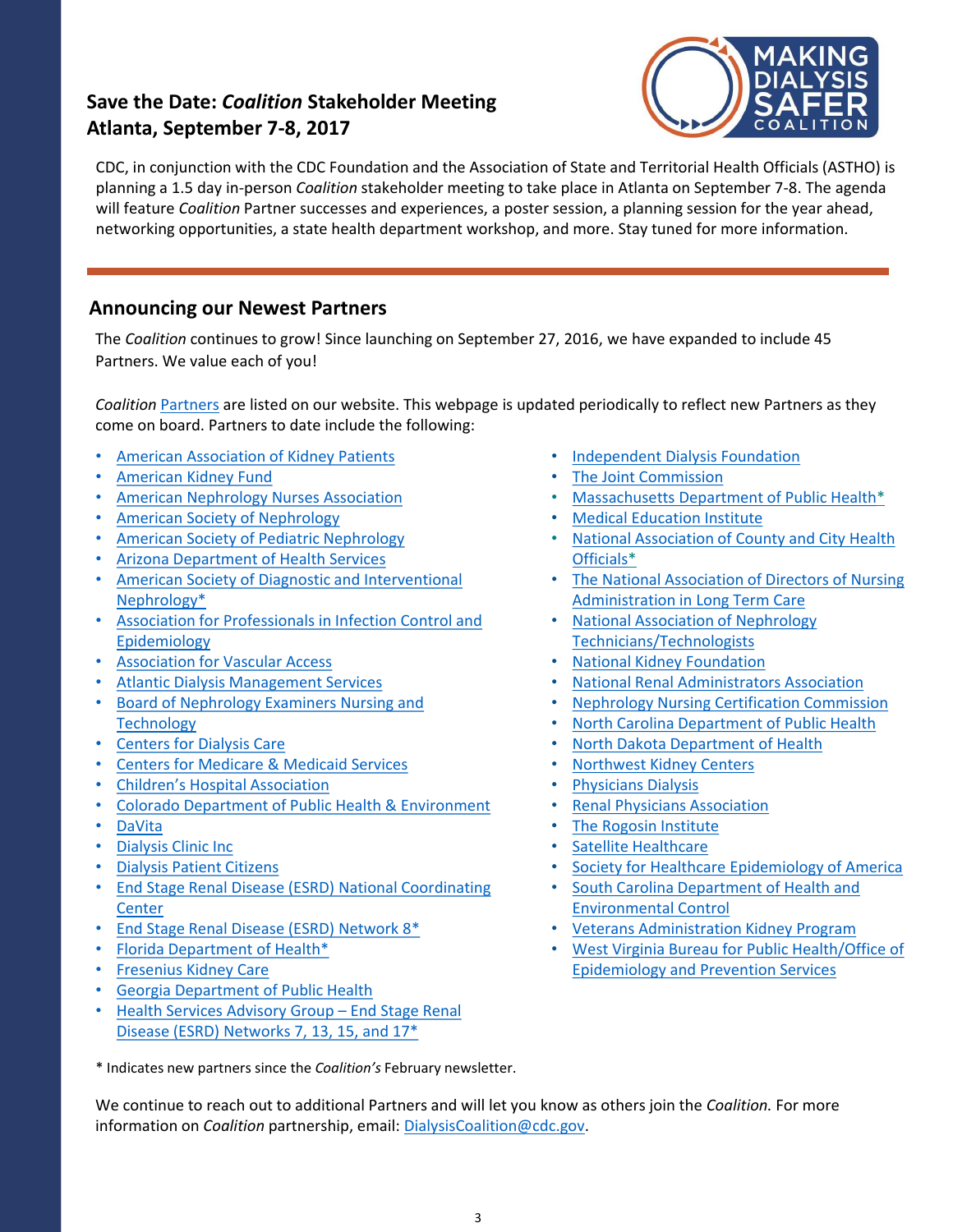# **Partner Spotlight**

#### **Massachusetts**

• The Massachusetts Department of Public Health (MDPH), in partnership with CDC and the *Coalition*, is hosting their 15th training using patient simulation to promote evidence-based best practices in the hemodialysis setting. This conference, Infection Prevention Best Practices in Hemodialysis: Use of Simulation to Improve Practice and Patient Safety, will be held in Boston on Sunday, May 7, 2017. It's planned for nurses and dialysis technicians. Participants will practice CDC's Core Interventions to enhance the care and outcomes of



hemodialysis patients and learn about patient engagement and promoting a culture of safety. Simulation exercises will be led by dialysis nurse and technician facilitators on cannulation/decannulation and fistula care practices, catheter care, medication preparation and injection safety, patient engagement, use of personal protective equipment (PPE), and routine cleaning and disinfection of dialysis equipment. Over 150 New England-based nurses and technicians have participated in this competency-based training since its inception in 2015. CEUs for nurses and dialysis technicians are provided. If you are interested in attending or learning more about this initiative, please contact Eileen McHale, HAI Coordinator at [eileen.mchale@state.ma.us.](mailto:eileen.mchale@state.ma.us)

#### **NADONA**

• NADONA is offering a new Infection Prevention Certificate of Mastery Program as well as an Antibiotic Stewardship Certificate of Mastery Program. These programs are open to all healthcare professionals. Given the challenges associated with MDROs in the dialysis patient population, this topic is more important than ever before. In May, NADONA is also hosting a webinar dedicated to evidence-based practices for dialysis infection prevention and CLABSI reduction. Registration will be open to all as part of our ongoing partnership with the CDC. For more information, visit [https://www.nadona.org/ip-bc-program-2/.](https://www.nadona.org/ip-bc-program-2/)

#### **NRAA**

• NRAA has continued to promote the *Coalition's* important work on various communication channels including social media, email, and in Renal Watch, their weekly member newsletter. NRAA has also shared the CDC's resources on their member-only portal, NRAA Voices. In March they celebrated National Patient Safety week with featured messages on the culture of safety and the role of employee engagement. In addition, NRAA has partnered with Dr. Ronke Apata of the CDC to present on the *Making Dialysis Safer Coalition* at their 2017 [Spring Meeting in Washington D.C. on May 24.](http://nraa.org/index.php/meetings/meetings/spring-meeting)

## **Nephrologists Transforming Dialysis Safety Initiative**

American Society of Nephrology (ASN)'s Nephrologists Transforming Dialysis Safety Initiative (NTDS) project is funded by a three-year contract with CDC. The goal is to engage nephrologists in promoting infection prevention in dialysis facilities. The contract began in July 2016. NTDS aims to target zero infections through engaging and recruiting the direct involvement of nephrologists as influential leaders in the following areas: improving adherence to recommended infection prevention practices, improving screening and detection of infections spread through contact and reducing the spread of these infections in dialysis settings, increasing implementation of clinical protocols to ensure accurate detection and appropriate treatment of infections, and improving collaboration between nephrologists and state and federal healthcare-associated infection programs. ASN, through the leadership of the NTDS project, participates as a Partner in the *Coalition*.

Please join ASN and NTDS for an upcoming webinar entitled "Targeting Zero Infections: Where Do We Begin?" The webinar will take place on May 23, 2017 from 12:00pm to 1:00pm EDT, and the target audience includes dialysis facility medical directors, nephrologists, nurses, technicians, and dialysis facility staff. The webinar is free and CME and CNE credits will be available for live webinar participants. Register today: <https://www.asn-online.org/NTDS/>